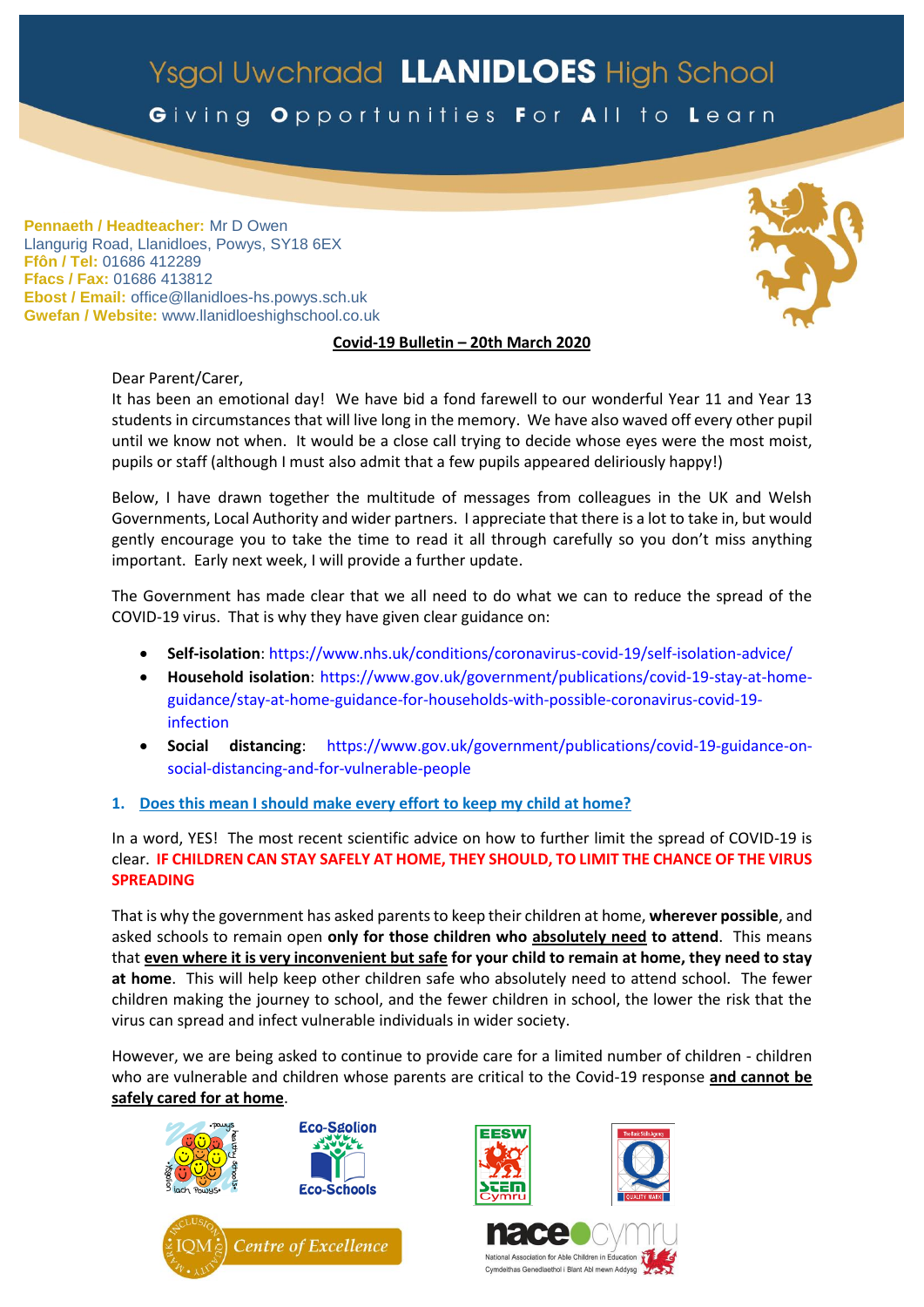# **2. Which 'vulnerable children' are eligible to attend school from Monday (if, and only if, they cannot be safely cared for at home)?**

Welsh Government has published a very useful Frequently Asked Questions (FAQ) page for parents and schools which can be accessed her[e https://gov.wales/school-closures-20-march-2020-faqs.](https://gov.wales/school-closures-20-march-2020-faqs) They have also defined 'vulnerable children' asthose with '*safeguarding needs and supported by social care, which includes children with care and support or support plans, children on the child protection register and looked after children, young carers, disabled children and those with Statements of special educational needs*'. The full statement can be read here [https://gov.wales/written-statement](https://gov.wales/written-statement-eligibility-ongoing-provision-children-who-are-vulnerable-or-whose-parents-are-0)[eligibility-ongoing-provision-children-who-are-vulnerable-or-whose-parents-are-0](https://gov.wales/written-statement-eligibility-ongoing-provision-children-who-are-vulnerable-or-whose-parents-are-0)

# **3. Which 'key workers' are eligible to send their children to school for childcare from Monday (if, and only if, they cannot be safely cared for at home)?**

Parents whose work is critical to the COVID-19 response include those who work in health and social care and in other key sectors outlined below. Many parents working in these sectors may be able to ensure their child is kept at home. **And every child who can be safely cared for at home should be**.

Please, therefore, follow these key principles:

- **1. If it is at all possible for children to be at home, then they should be.**
- **2. If a child needs specialist support, is vulnerable or has a parent who is a critical worker, then educational provision will be available for them.**
- **3. Parents should not rely for childcare upon those who are advised to be in the stringent social distancing category such as grandparents, friends, or family members with underlying conditions.**
- **4. Parents should also do everything they can to ensure children are not mixing socially in a way which can continue to spread the virus. They should observe the same social distancing principles as adults.**

If your work is critical to the COVID-19 response, or you work in one of the critical sectors listed below, **and you cannot keep your child safe at home** then your child(ren) will be prioritised for childcare/education provision:

| <b>Health and social care</b> | This includes but is not limited to doctors, nurses, midwives,            |
|-------------------------------|---------------------------------------------------------------------------|
|                               | paramedics, social workers, care workers, and other frontline health      |
|                               | and social care staff including volunteers; the support and specialist    |
|                               | staff required to maintain the UK's health and social care sector; those  |
|                               | working as part of the health and social care supply chain, including     |
|                               | producers and distributers of medicines and medical and personal          |
|                               | protective equipment.                                                     |
| <b>Education and</b>          | This includes nursery and teaching staff, social workers and those        |
| childcare                     | specialist education professionals who must remain active during the      |
|                               | Covid-19 response to deliver this approach.                               |
| <b>Key public services</b>    | This includes those essential to the running of the justice system,       |
|                               | religious staff, charities and workers delivering key frontline services, |
|                               | those responsible for the management of the deceased, and journalists     |
|                               | and broadcasters who are providing public service broadcasting.           |
| <b>Local and national</b>     | This only includes those administrative occupations essential to the      |
| government                    | effective delivery of the Covid-19 response or delivering essential       |
|                               | public services such as the payment of benefits, including in             |
|                               | government agencies and arms length bodies.                               |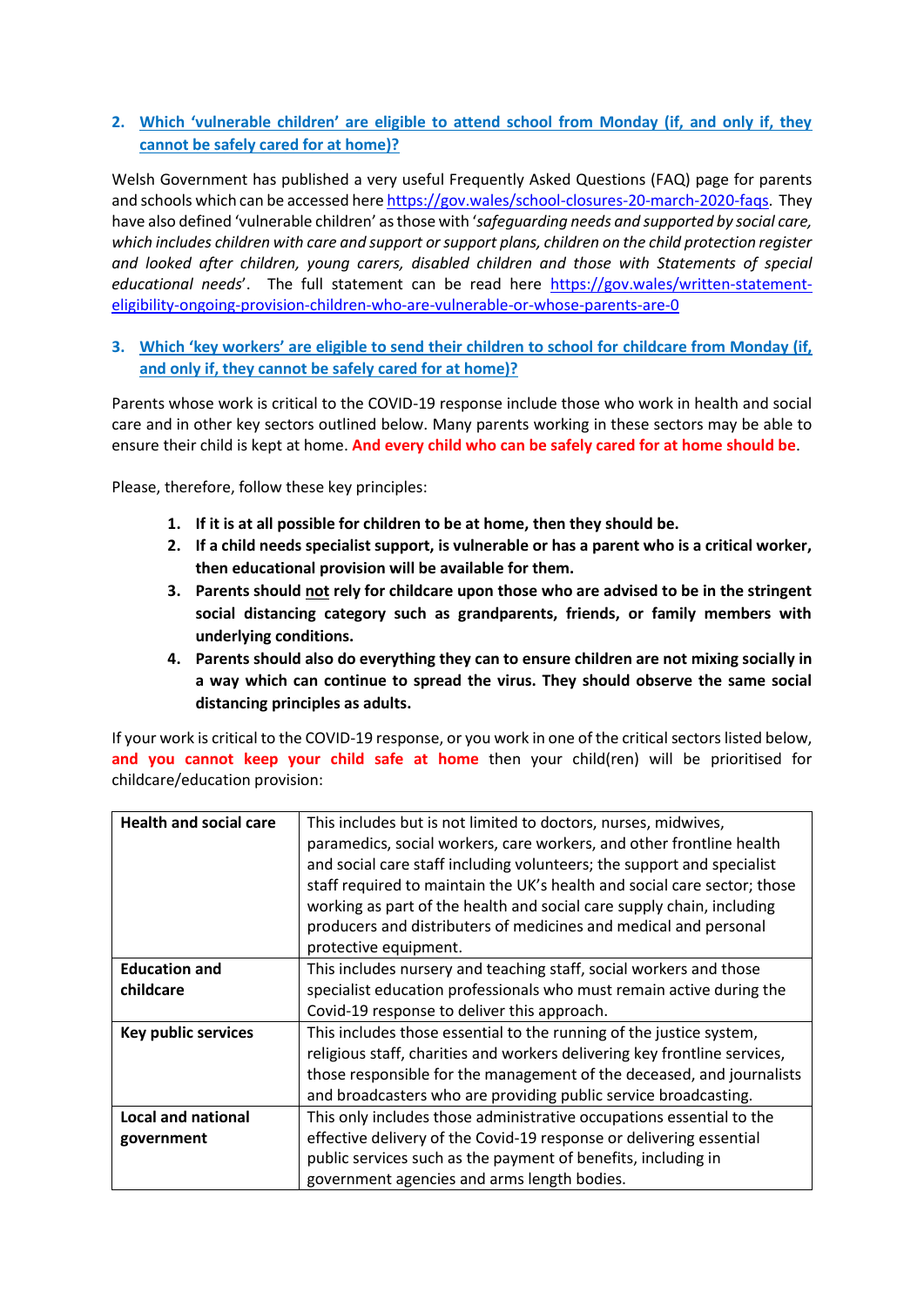| Food and other           | This includes those involved in food production, processing,                |
|--------------------------|-----------------------------------------------------------------------------|
| necessary goods          | distribution, sale and delivery as well as those essential to the provision |
|                          | of other key goods (for example hygienic and veterinary medicines).         |
| <b>Public safety and</b> | This includes police and support staff, Ministry of Defence civilians,      |
| national security        | contractor and armed forces personnel (those critical to the delivery of    |
|                          | key defence and national security outputs and essential to the              |
|                          | response to the Covid-19 pandemic), fire and rescue service employees       |
|                          | (including support staff), National Crime Agency staff, those               |
|                          | maintaining border security, prison and probation staff and other           |
|                          | national security roles, including those overseas.                          |
| <b>Transport</b>         | This includes those who will keep the air, water, road and rail             |
|                          | passenger and freight transport modes operating during the Covid-19         |
|                          | response, including those working on transport systems through which        |
|                          | supply chains pass.                                                         |
| Utilities,               | This includes staff needed for essential financial services provision       |
| communication and        | (including but not limited to workers in banks, building societies and      |
| financial services       | financial market infrastructure), the oil, gas, electricity and water       |
|                          | sectors (including sewerage), information technology and data               |
|                          | infrastructure sector and primary industry supplies to continue during      |
|                          | the Covid-19 response, as well as key staff working in the civil nuclear,   |
|                          | chemicals, telecommunications (including but not limited to network         |
|                          | operations, field engineering, call centre staff, IT and data               |
|                          | infrastructure, 999 and 111 critical services), postal services and         |
|                          | delivery, payments providers and waste disposal sectors.                    |

If you think you fall within the critical categories above, you should confirm with your employer that, based on their business continuity arrangements, your specific role is necessary for the continuation of this essential public service.

Even if your role falls within the critical categories and your role is essential, many parents working in these sectors may be able to ensure their child is kept at home. **If your child can stay safely at home, they should, to limit the chance of the virus spreading**.

**4. I am EITHER a parent of a child on the 'vulnerable children' list, OR a key worker as defined by the table above, and cannot arrange for my child to be safely cared for at home. How can I secure childcare provision for my child from Monday?**

Don't worry, we're here to help! Please contact the school office and let us know the name of your child. On Monday and Tuesday next week, transport arrangements will continue to run as normal for your child and they can attend school to receive childcare at the usual times.

By the end of Tuesday, I will send details about the new arrangements that will begin on Wednesday. We will do all we can to keep you on the frontline of our national effort to overcome the challenges caused by COVID-19.

# **5. My child is eligible for free school meals. Are they able to continue receiving a meal when schools close?**

We appreciate how important free school meals are for the children and young people who receive them. Please let us know if your child needs meals from Monday and we'll get that sorted. This may involve a sit-down meal at school, a 'grab and go' takeaway or distribution of food parcels if you're unable to get your child to school. *Be sure to let us know if your child has a special diet or allergies*.